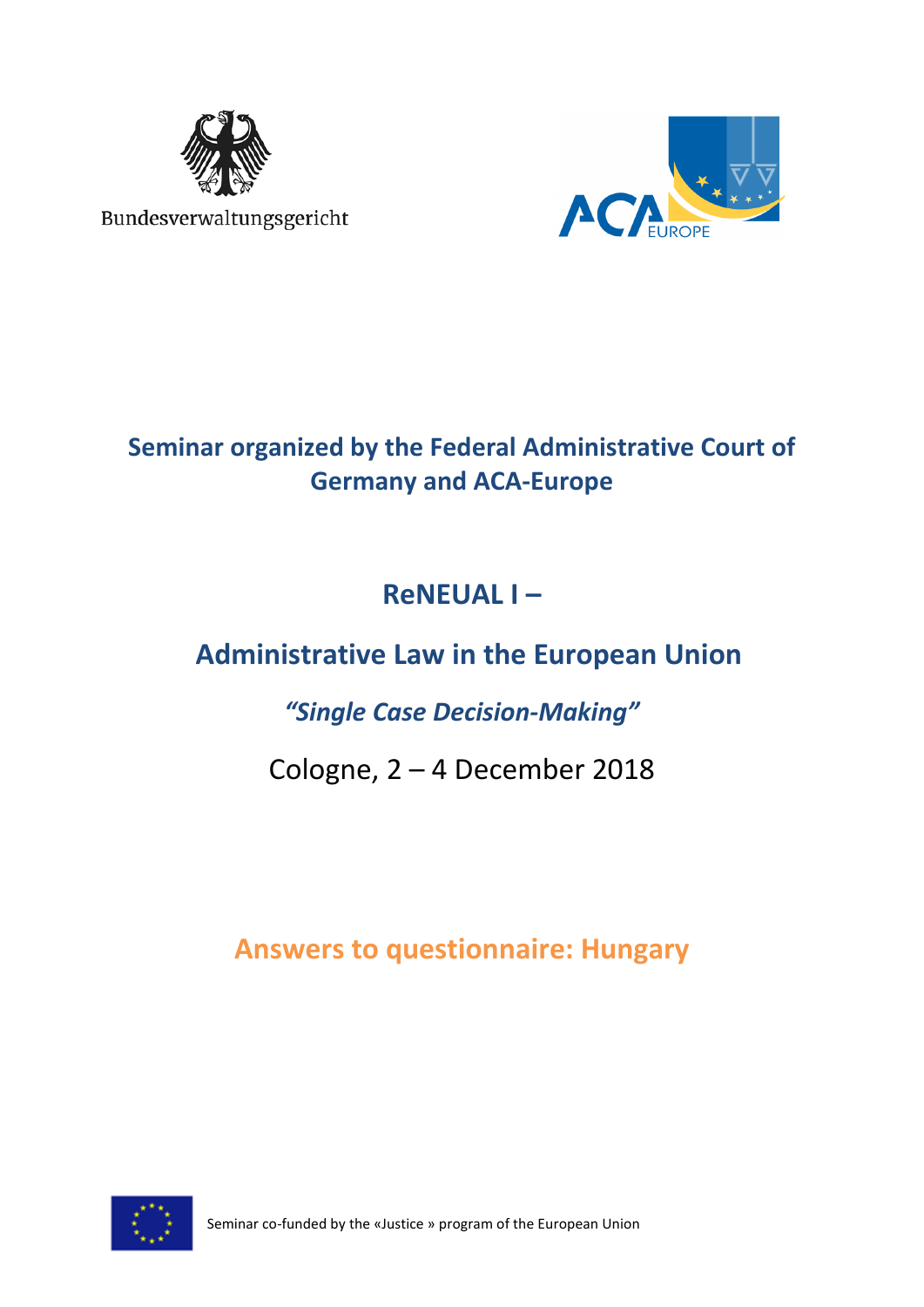## **ACA-Seminar ReNEUAL I – Administrative Law in the European Union Single Case Decision\_Making**

## **Questionnaire**

## **I. Parties to Administrative Proceedings: Categories and Legal Positions**

## **1. a)**

According to section 10 of Act CL of 2016 on General Public Administration Procedure:

[The client]

(1) Client means any natural or legal person, other entity whose rights or legitimate interests are directly affected by a case, who is the subject of any data contained in official records and registers, or who is subjected to regulatory inspection.

(2) An act or government decree may define the persons and entities who can be treated as clients - in connection with certain specific types of cases - by operation of law.

## **1. b)**

The categories of parties to administrative proceedings are defined in a general codification, namely: Act CL of 2016 on General Public Administration Procedure.

## **2. a)**

According to section 10 (2) of Act CL of 2016 on General Public Administration Procedure:

An act or government decree may define the persons and entities who can be treated as clients - in connection with certain specific types of cases - by operation of law. For example, nongovernmental organizations.

## **2. b)**

For example, public interest, large number of parties, in order to protect a fundamental right, etc.

## **3.**

- According to section 35 (1) of Act CL of 2016 on General Public Administration Procedure: Application means a statement made by a client requesting the opening of administrative proceedings or a decision of the authority for the enforcement of a right or legitimate interest.

- A decision of the administrative authority admitting the party is required. According to section 46 (1) of Act CL of 2016 on General Public Administration Procedure: The authority shall refuse the application in the absence of a statutory condition required for the opening of the proceedings.

- The administration is obliged to qualify potential parties ex officio while ascertaining the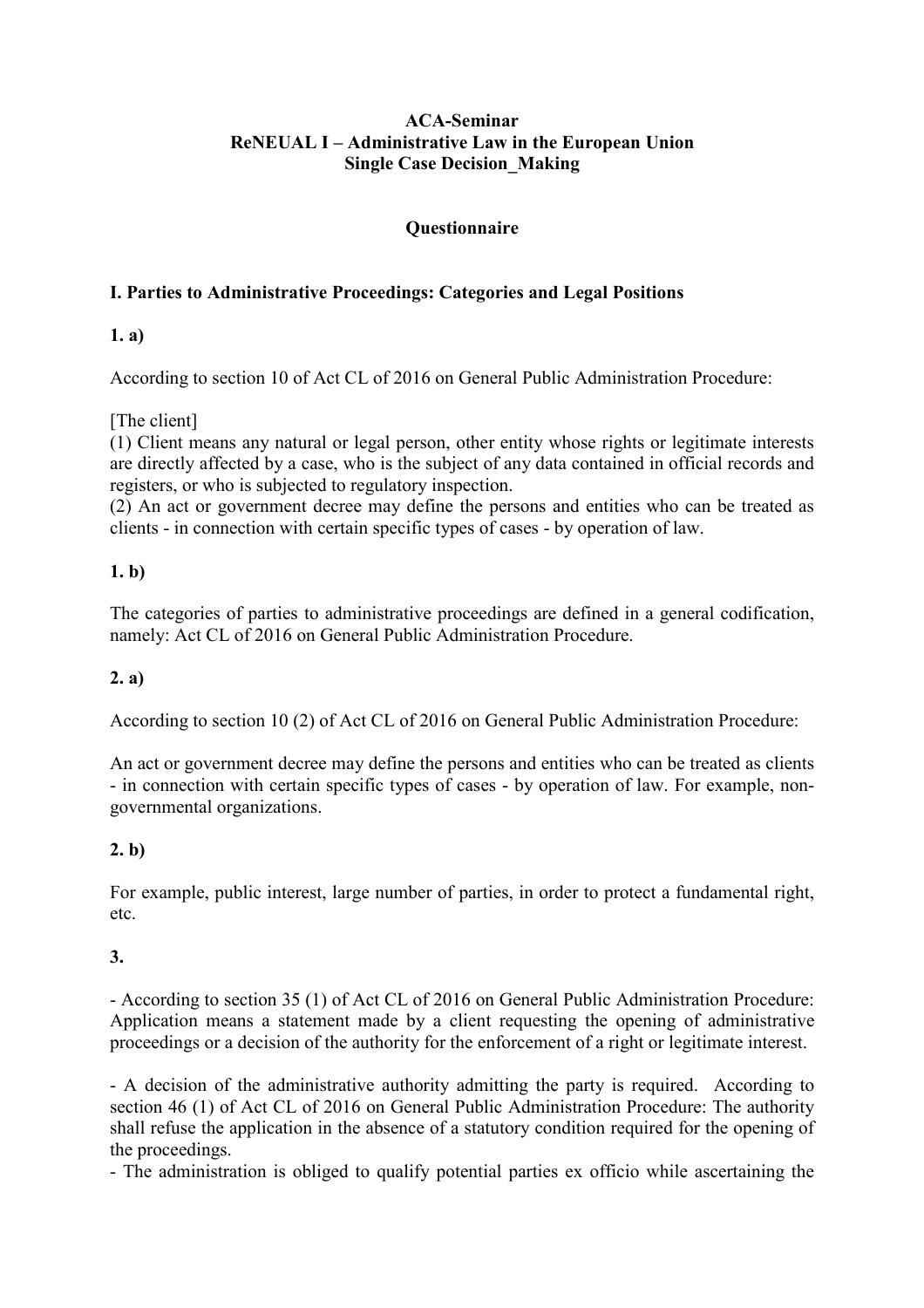relevant facts of the case. According to section 3 of Act CL of 2016 on General Public Administration Procedure: The authority shall, of its own motion, ascertain the relevant facts of the case, define the means and extent of evidentiary procedure.

According to section 123 (1) point g) of Act CL of 2016 on General Public Administration Procedure: The decision shall be annulled or withdrawn, and if necessary new proceedings shall be opened if other clients should have joined the action.

## **4. a)**

The administration is obligated to identify third parties entitled to participate or potentially interested in the given administrative proceedings while ascertaining the relevant facts of the case. According to section 3 of Act CL of 2016 on General Public Administration Procedure: The authority shall, of its own motion, ascertain the relevant facts of the case, define the means and extent of evidentiary procedure.

## **4. b)**

The administrative authority is obliged to announce the commencement of the administrative proceedings to (potential) third parties so as to enable them to participate, when ascertaining the relevant facts of the case.

## **4. c)**

According to section 114 of Act CL of 2016 on General Public Administration Procedure: The clients may bring administrative action against definitive decisions.

But, according to section 20 of Act I of 2017 on the Code of Administrative Litigation

(1) Any person whose rights or lawful interests are directly affected by the disputed administrative activity or might be directly affected by the judgment to be passed in the action may join the action in progress between other parties as a person concerned. Furthermore, any person who took part in the preceding proceedings as a client may join the action as a person concerned.

(4) The person concerned will be informed by the court of the possibility to join the action. Simultaneously with the notification, the court will serve the statement of claim, if it has not been done earlier. The possibility of joining the action may be notified ex officio or upon any of the parties request until the judgment becomes final in any phase of the proceedings.

(6) The court may, on request or ex officio, bring any person into the action as a person concerned whose rights or lawful interests are affected by the judgment to be passed in the action, if the court deems that their involvement in the action is necessary in order to resolve the legal dispute.

## **5. a)-b)**

According to section 114 of Act CL of 2016 on General Public Administration Procedure: Only clients may bring an administrative action against a definitive decision.

But, according to section 20 of Act I of 2017 on the Code of Administrative Litigation

(1) Any person whose rights or lawful interests are directly affected by the disputed administrative activity or might be directly affected by the judgment to be passed in the action may join the action in progress between other parties as a person concerned. Furthermore, any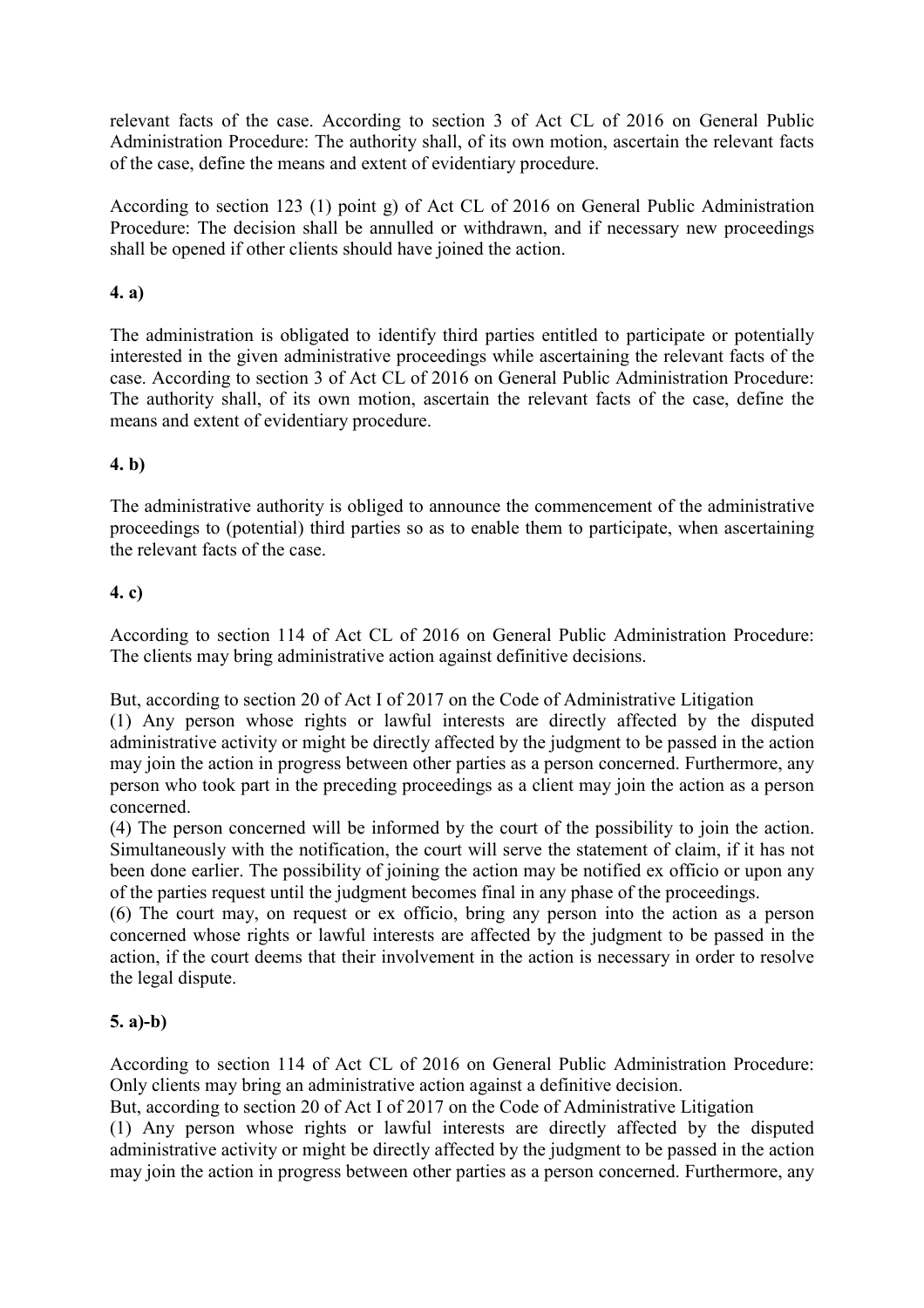person who took part in the preceding proceedings as a client may join the action as a person concerned.

## **5. c)**

According to section 115 (1) of Act CL of 2016 on General Public Administration Procedure: The authority shall, if it finds upon receipt of a statement of claim that its decision is unlawful, amend or withdraw the decision in question.

According to section 120 (1) of Act CL of 2016 on General Public Administration Procedure: If the authority finds that its decision still unjudged by the second instance authority or the supervisory body or the administrative court is unlawful, it shall amend or withdraw the decision in question, on one occasion at most, within one year from the date of its delivery.

## **6. a)-b)**

All categories of parties have the same procedural rights.

## **7.**

Act CL of 2016 on General Public Administration Procedure and Act I of 2017 on the Code of Administrative Litigation entered into force on 1 January 2018, therefore no political or academic discussions exist concerning any kind of reform with regard to the participation rights of third parties to administrative proceedings, and no recent legislative proposals exist either.

## **8.**

Since Act CL of 2016 on General Public Administration Procedure and Act I of 2017 on the Code of Administrative Litigation entered into force on 1 January 2018, there is no relevant case law concerning these Acts.

## **II. Determination of Facts and Discretionary Powers**

## **1. a)**

According to section 3 of Act CL of 2016 on General Public Administration Procedure:

## [Own motion principle]

The authority may open proceedings of its own motion, apart from those which may be opened only upon request. Proceedings opened upon request shall be carried out under the conditions prescribed by law. The authority shall, of its own motion, ascertain the relevant facts of the case, define the means and the extent of the evidentiary procedure, and may review - within the framework of the Act - its own decisions and actions and the decisions and actions of other authorities under its supervision.

## **1. b)**

No, they are not, but according to section 5 of Act CL of 2016 on General Public Administration Procedure: (1) Clients shall have the right to make statements and comments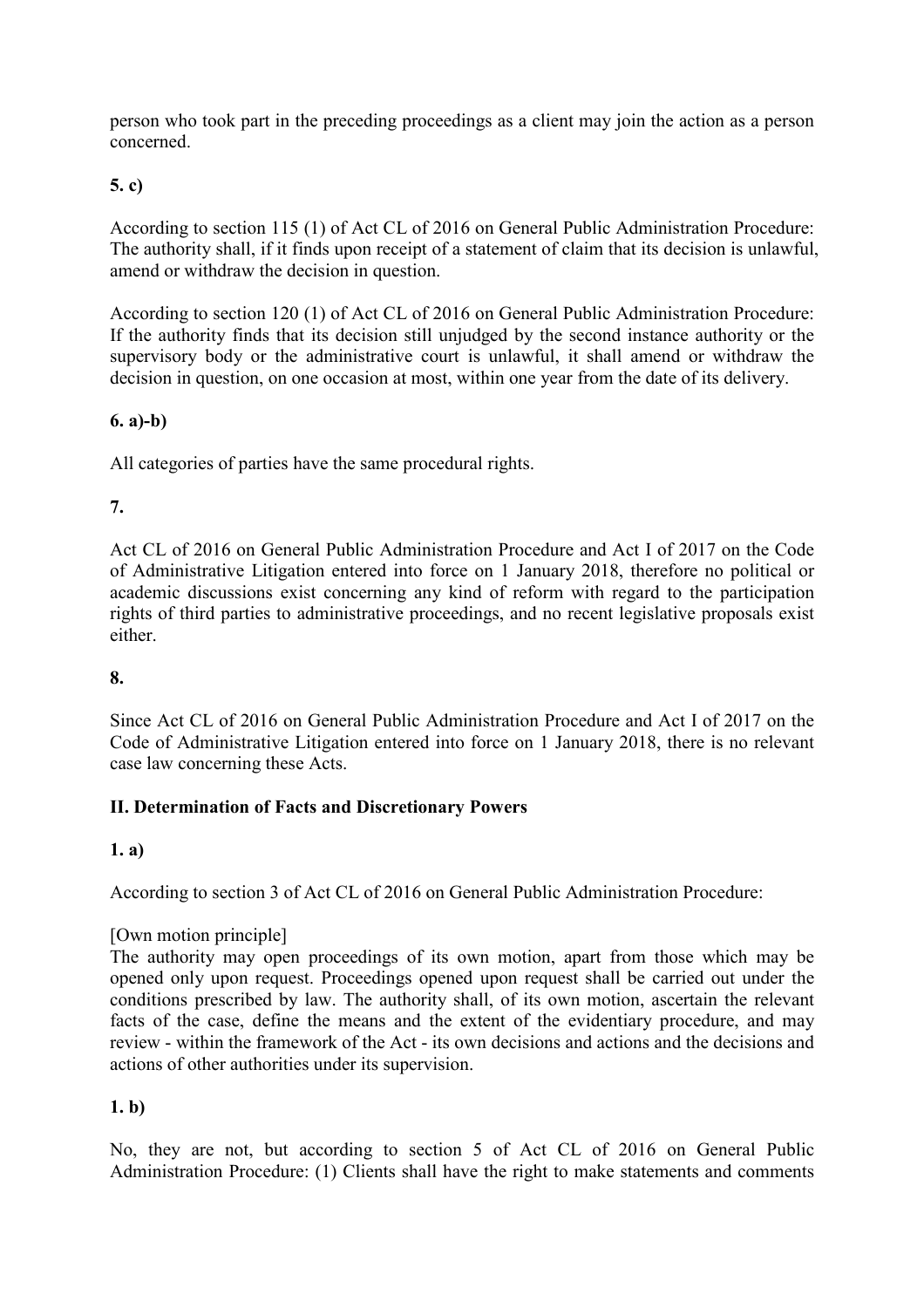at any time during the proceedings.

**1. c)-e)** 

No.

## **2. a)**

According to section 6 (1) of Act CL of 2016 on General Public Administration Procedure: All parties to the proceedings are required to act in good faith, and to cooperate with the other parties.

According to section 63 of Act CL of 2016 on General Public Administration Procedure: If deemed necessary to ascertain the relevant facts of the case the authority may request the client to make a statement.

According to section 65 (1) of Act CL of 2016 on General Public Administration Procedure: Where considered necessary in ascertaining the relevant facts of the case, the authority may request the client to present some document or other instrument.

## **2. b)**

According to section 64 (2) of Act CL of 2016 on General Public Administration Procedure: If the client or his representative provides any false information that is considered material for the case on hand in spite of his knowledge otherwise, or suppresses such information, he may be subjected to administrative penalty.

According to section 77 (1) of Act CL of 2016 on General Public Administration Procedure: Any person who committed a breach of any obligation for reasons within his control shall be ordered by the authority to cover any resulting extra expenses or may be subjected to administrative penalty.

## **2. c)**

No.

## **3. a)-b)**

According to section 62 (4) of Act CL of 2016 on General Public Administration Procedure: The authority shall be free to define the means and the extent of the evidentiary procedure, and shall assess the available evidence at its own discretion.

## **3. c)**

According to section 25 (1) of Act CL of 2016 on General Public Administration Procedure: The authority may - by setting a time limit of at least five days - contact another body or person:

a) if any procedural step is necessary outside the area of jurisdiction of the requesting authority; or

b) where any data or document that is required for the proceedings is held by others.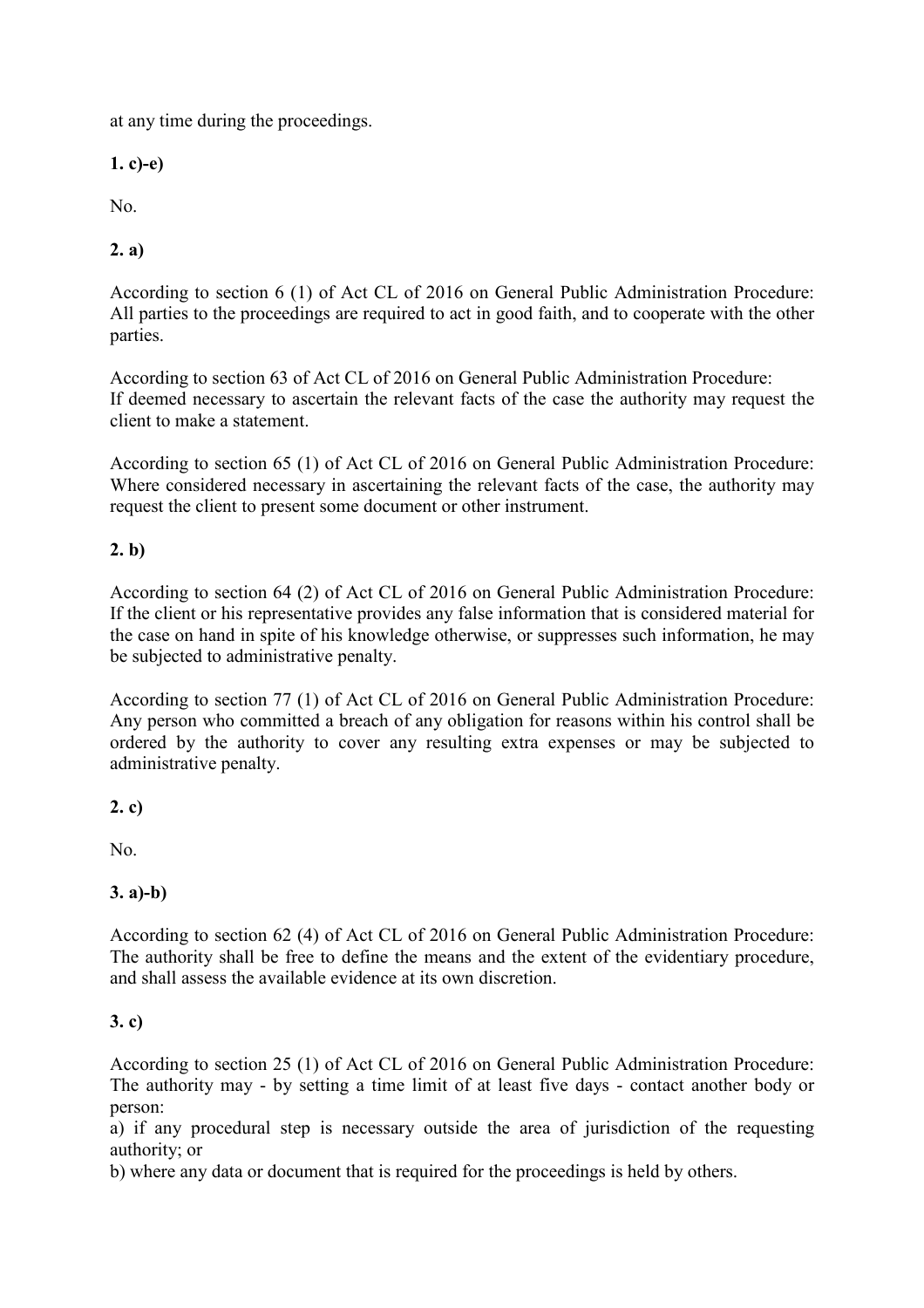## **4. a)-c)**

According to section 62 of Act CL of 2016 on General Public Administration Procedure:

[Ascertaining the relevant facts of the case]

(1) If the information available is insufficient for bringing a decision, the authority shall initiate evidence-taking proceedings.

(2) In administrative proceedings all evidence shall be admissible that is suitable for ascertaining the relevant facts of the case. Any evidence illegally obtained by the authority shall be inadmissible.

(3) Facts officially known to the authority and forming common knowledge shall not be evidenced.

(4) The authority shall be free to define the means and the extent of the evidentiary procedure, and shall assess the available evidence at its own discretion.

(5) An Act of Parliament or a government decree may, on the basis of overriding reasons related to public interest, make the use of a specific document or other deed to be used as means of evidence mandatory.

According to section 64 (1) of Act CL of 2016 on General Public Administration Procedure: If not precluded by law, the client's statement shall be admissible as a substitute for any unavailable evidence, if obtaining such evidence is impossible.

## **4. d)**

**Effectiveness** 

## **4. e)**

According to section 62 (2) of Act CL of 2016 on General Public Administration Procedure: In administrative proceedings all evidence shall be admissible that is suitable for ascertaining the relevant facts of the case. Any evidence illegally obtained by the authority shall be inadmissible.

## **5. a)**

According to section 3 (3) of Act I of 2017 on the Code of Administrative Litigation: Exploring the facts necessary for adjudging the legal dispute, making the data and evidence serving to support them available  $-$  if a law does not provide to the contrary - shall be the parties' responsibility.

## **5. b)**

No, but according to section 79 (1) of Act I of 2017 on the Code of Administrative Litigation: If the preceding proceedings were initiated ex officio, and the party substantiates that the facts established thereunder are unfounded, incomplete or contrary to documents, the court shall oblige the administrative body to prove that the facts of the case are true.

**5. c)**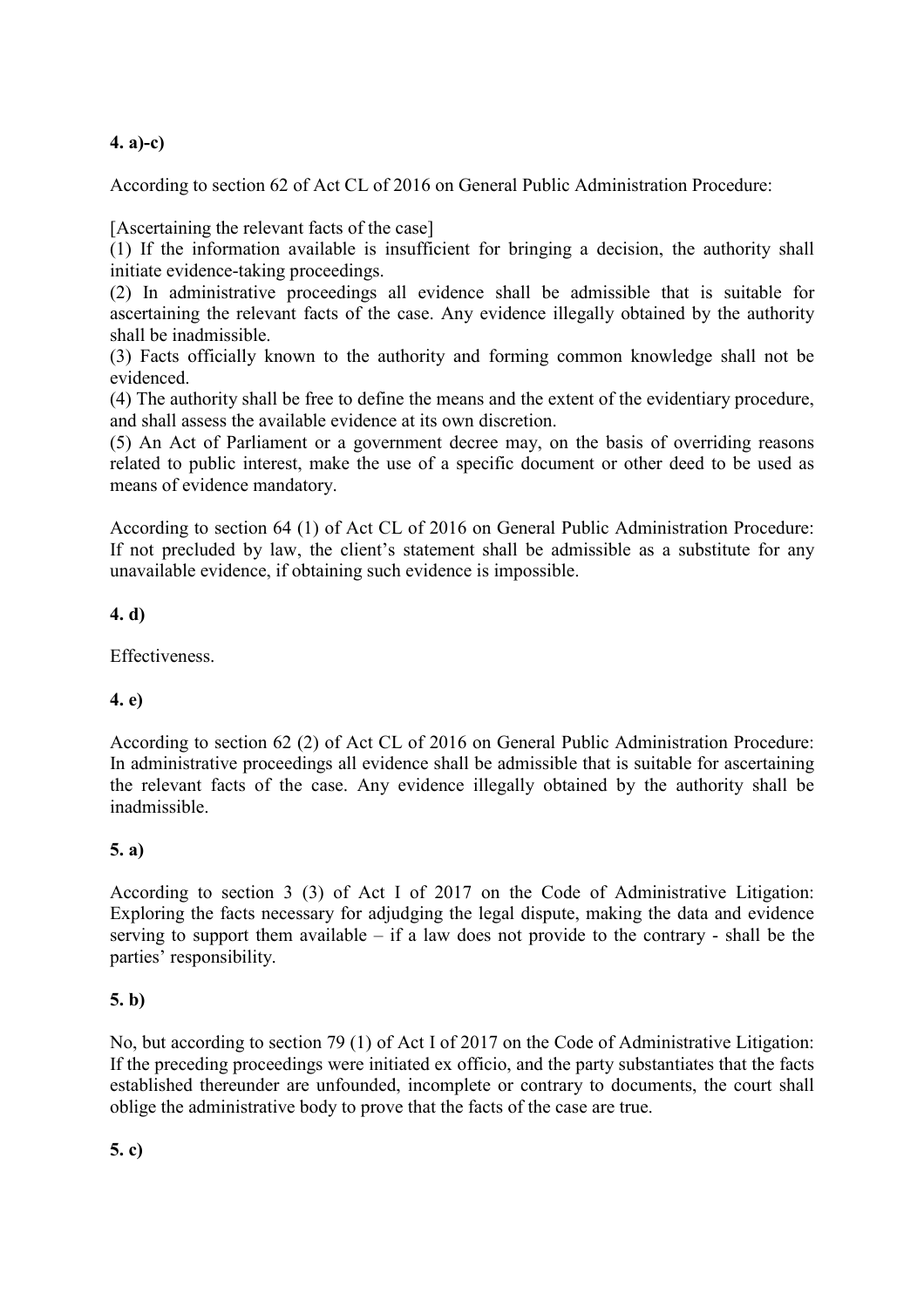According to section 78 (2) of Act I of 2017 on the Code of Administrative Litigation: The court shall assess the evidence one by one and in their totality, with due regard to the facts established in the preceding proceedings.

## **6. a)-b)**

According to section 78 (2) Act I of 2017 on the Code of Administrative Litigation:

The court shall assess the evidence one by one and in their totality, with due regard to the facts established in the preceding proceedings.

(4) The plaintiff or the person concerned may refer to any fact, circumstance existing but not evaluated in the preceding proceedings if in the preceding proceedings in spite of the reference made by administrative body they did not take them into consideration, did not know them through no fault of their own or did not refer to them through no fault of their own.

According to section 79 (1) Act I of 2017 on the Code of Administrative Litigation: If the preceding proceedings were initiated ex officio, and the party substantiates that the facts established thereunder are unfounded, incomplete or contrary to documents, the court shall oblige the administrative body to prove that the facts of the case are true.

## **6. c)-d)**

## -

## **7. a)**

According to section 62 (4) of Act CL of 2016 on General Public Administration Procedure: The authority shall be free to define the means and extent of the evidentiary procedure, and shall assess the evidence available at its own discretion.

## **7. b)**

Effective proceedings.

## **7. c)-d)**

No.

## **7. e)**

According to section 80 of Act I of 2017 on the Code of Administrative Litigation:

[Employing a forensic expert appointed in the preceding proceedings]

(1) The expert opinion of the forensic expert appointed in the preceding proceedings shall be deemed as the expert opinion of the expert appointed by the court. In the action regarding the same professional issue, primarily the forensic expert appointed in the preceding proceedings shall be employed as an expert.

(3) After employing a forensic expert appointed in the preceding proceedings, no private expert or other expert appointed in other proceedings may be employed with regards to the same professional issue.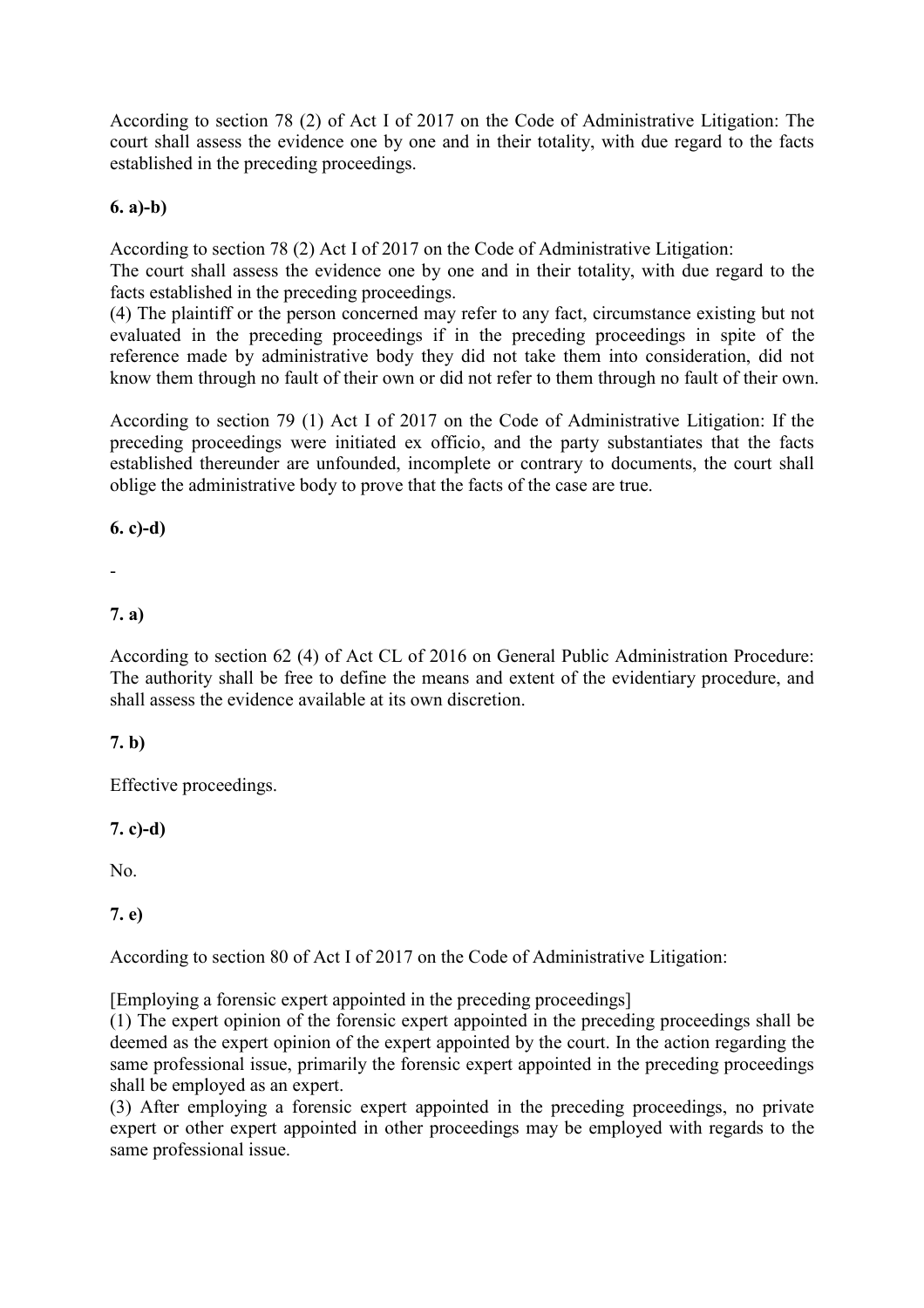**7. f)** 

No.

**8. a)** 

No.

## **8. b)**

According to Article XXIV (1) of the Fundamental Law of Hungary: Everyone shall have the right to have his or her affairs handled impartially, fairly and within a reasonable time by the authorities. This right includes the obligation of such authorities to give reasons for their decisions.

## **8. c)**

According to Article XXVIII (7) of the Fundamental Law of Hungary: Everyone shall have the right to seek remedy against judicial, administrative or other official decisions, which infringe upon his or her rights or legitimate interests.

## **9.**

Act CL of 2016 on General Public Administration Procedure and Act I of 2017 on the Code of Administrative Litigation entered into force on 1 January 2018, thus no political or relevant academic discussions exist concerning any kind of reform with regard to the discretionary powers of the administration, and there are no legislative proposals either.

## **10.**

Since Act CL of 2016 on General Public Administration Procedure and Act I of 2017 on the Code of Administrative Litigation entered into force on 1 January 2018, no relevant case law exists concerning these Acts.

## **III. Case Study**

1.

Under section 88 (2) point b) of Act I of 2017 on the Code of Administrative Litigation, the court shall reject the claim where no direct injury to the (M, F, P) plaintiff's rights or lawful interests can be established. They did not justify direct injury to their rights.

 $2^{\circ}$ 

Under section 10 (2) Act CL of 2016 on General Public Administration Procedure, an Act of Parliament or government decree may define the persons and entities (such as O) who can be treated as clients - in connection with certain specific types of cases - by operation of law. If O is defined as client by the law, its action will be successful. Furthermore, under section 17 point d) of Act I of 2017 on the Code of Administrative Litigation, any non-governmental organization (such as O) having pursued, for at least one year, its registered activity aimed at protecting a fundamental right or enforcing a public interest in a geographical territory affected by the administrative activity, shall have the right to institute an action in cases